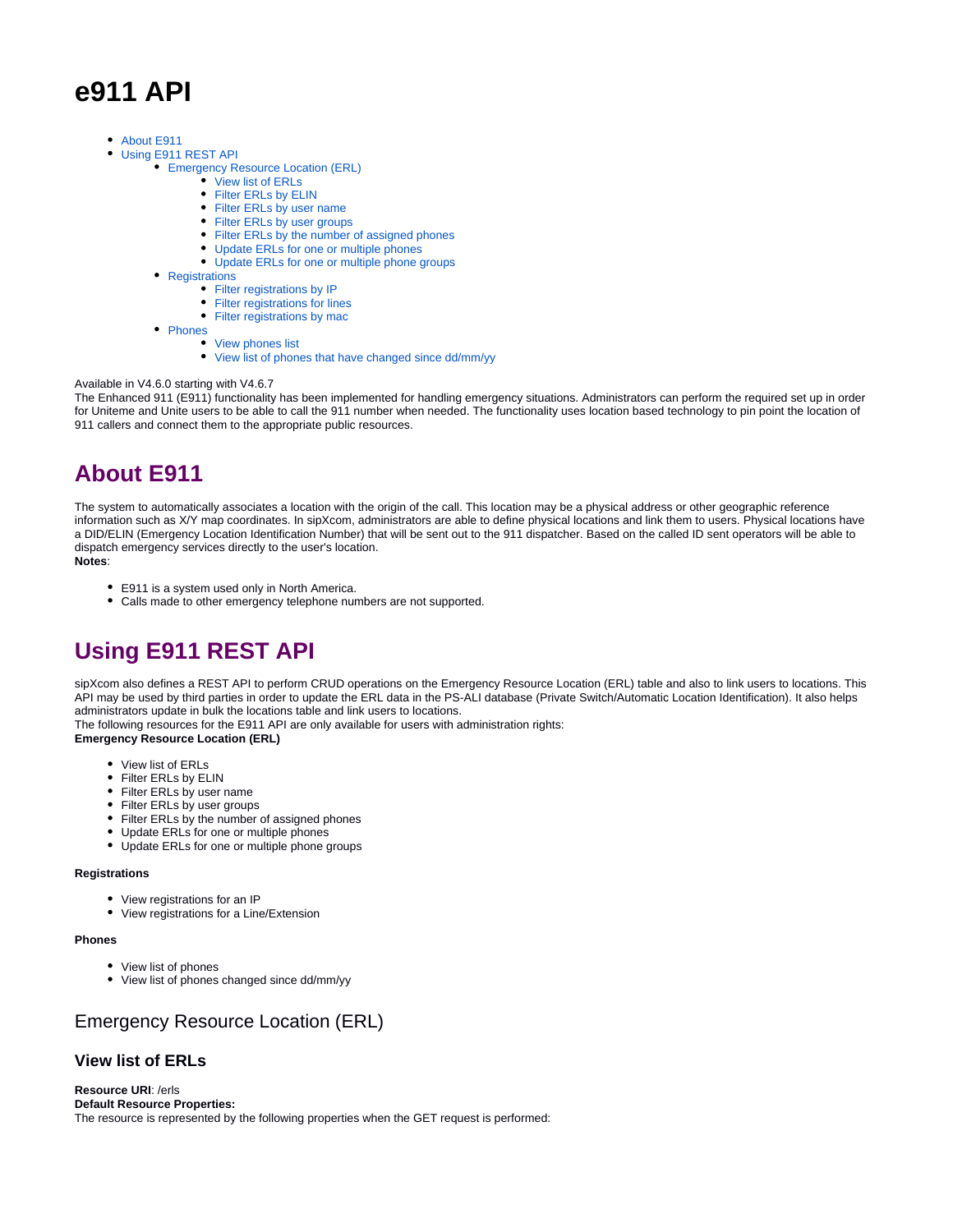| <b>Property</b> | <b>Description</b>    |
|-----------------|-----------------------|
| elin            | FI IN number.         |
| location        | Caller location.      |
| addressinfo     | Address details.      |
| description     | Optional description. |

## **Specific Response Codes**: N/A

**HTTP Method**: **GET** Returns a list with all the ERLs defined in the system. **Example**: XML format <e911Locations> <e911Location> <elin>12345678</elin> <location>Building A, Floor 5, Room 1</location> <addressInfo>23 Merivale Road, Ottawa 90210, Canada, Building A, Floor 5, Room 1</addressInfo> </e911Location> <e911Location> <elin>87654321</elin> <location>Building A, Floor 5, Room 3</location> <addressInfo>23 Merivale Road, Ottawa 90210, Canada, Building A, Floor 5, Room 3</addressInfo> <description>Some optional description</description> </e911Location> </e911Locations> **HTTP Method: PUT** Save a list of ERLs. **HTTP Method: POST** Update a list of ERLs. **Unsupported HTTP Method**: DELETE

## <span id="page-1-0"></span>**Filter ERLs by ELIN**

**Resource URI**: /erl/elin/{elin} **Default Resource Properties:** The resource is represented by the following properties when the GET request is performed:

| <b>Property</b> | <b>Description</b>    |
|-----------------|-----------------------|
| elin            | FI IN number.         |
| Iocation        | Caller location.      |
| addressinfo     | Address details.      |
| description     | Optional description. |

**Specific Response Codes**: N/A **HTTP Method**: **GET** Returns the ERLs with the specified ELIN. **Example**: XML format <e911Location> <elin>12345678</elin> <location>Building A, Floor 5, Room 1</location> <addressInfo>23 Merivale Road, Ottawa 90210, Canada, Building A, Floor 5, Room 1</addressInfo> <description /> **HTTP Method: PUT** Update the ERL with the specified ELIN **HTTP Method: DELETE** Delete the ERL with the specified ELIN **Unsupported HTTP Method**: POST

## <span id="page-1-1"></span>**Filter ERLs by user name**

## **Resource URI**: /erl/user/{username} **Default Resource Properties:**

The resource is represented by the following properties when the GET request is performed:

| <b>Property</b> | <b>Description</b> |
|-----------------|--------------------|
| location        |                    |
| elin            | ELIN number.       |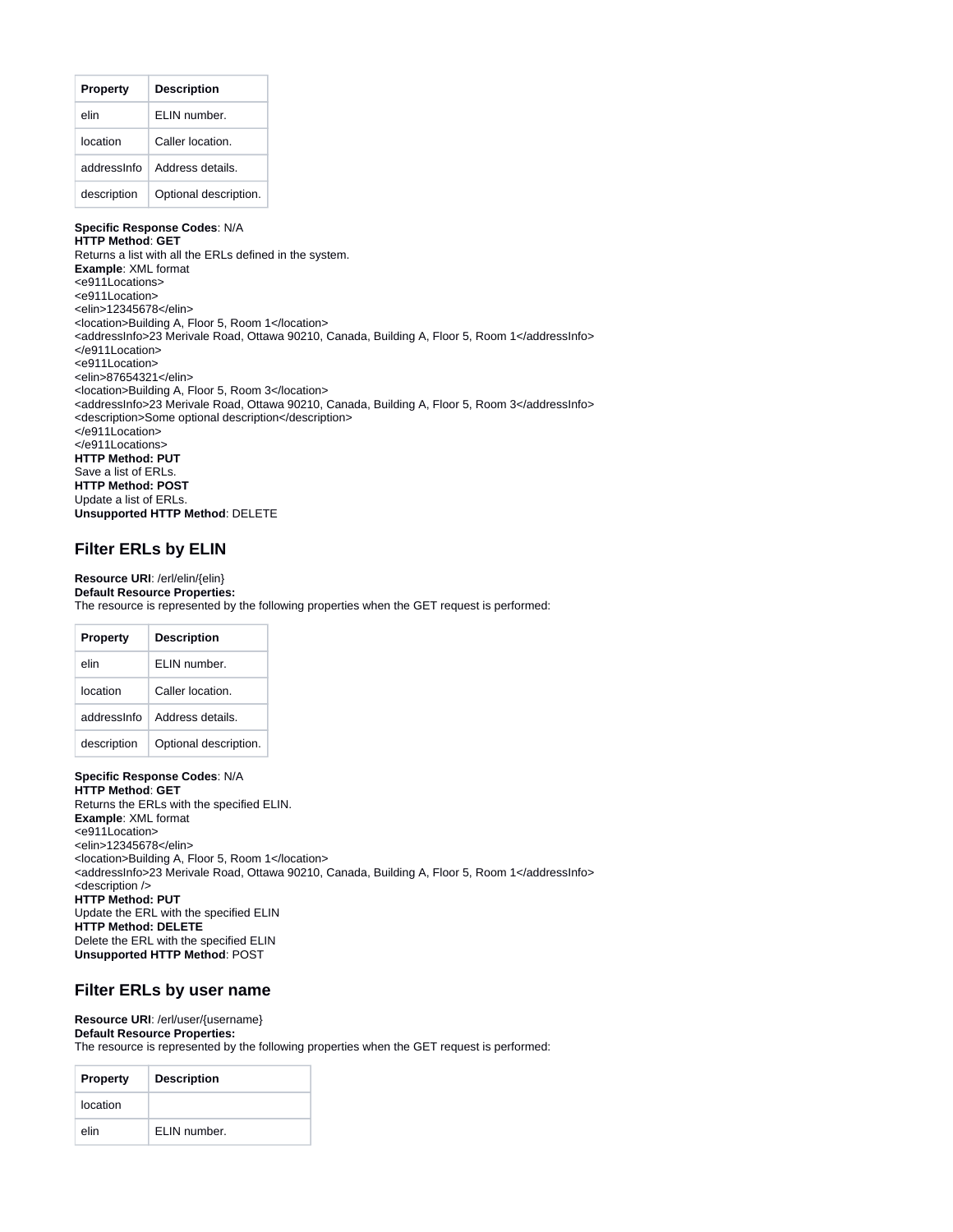| addressinfo |                               |
|-------------|-------------------------------|
| description | Short description of the ERL. |

**Specific Response Codes**: N/A **HTTP Method**: **GET** Returns the ERL linked to the user identified by the user name. Data is plain text and represents the ELIN of the ERL. **Example**: XML format only <e911Location> <location> New York, 14 Wall Street, CM Building, 5<sup>th</sup> floor </location> <elin> 444444 </elin> <addressInfo> 55 Felix Street, New York </addressInfo> <description> Recommended to use the entrance on the west wing </description> </e911Location> **HTTP Method: PUT** Update the ERL of the user. PUT data is plain text and represents the ERL, for example, 123456. **HTTP Method: DELETE** Set the user ERL to NONE. **Unsupported HTTP Method**: POST

# <span id="page-2-0"></span>**Filter ERLs by user groups**

## **Resource URI**: /erl/group/{groupname} **Default Resource Properties:**

The resource is represented by the following properties when the GET request is performed:

| <b>Property</b> | <b>Description</b>            |
|-----------------|-------------------------------|
| location        |                               |
| elin            | FI IN number.                 |
| addressinfo     |                               |
| description     | Short description of the ERL. |

## **Specific Response Codes**: N/A

**HTTP Method**: **GET** Returns the ERL identified with the user group **Example:** XML format <e911Location> <location> New York, 23 Broad Street, A&B Building, 6<sup>th</sup> floor </location> <elin> 333456 </elin> <addressInfo> 15 Hills Street, New York </addressInfo> <description> none </description> </e911Location> **HTTP Method: PUT** Updates the ERL of the user group **Unsupported HTTP Method**: POST

# <span id="page-2-1"></span>**Filter ERLs by the number of assigned phones**

**Resource URI**: /erl/phone/{serial\_number}[,{serial\_numer2},...]

#### **Default Resource Properties**

The resource is represented by the following properties when the GET request is performed:

| <b>Property</b> | <b>Description</b>            |
|-----------------|-------------------------------|
| location        |                               |
| elin            | FI IN number.                 |
| addressinfo     |                               |
| description     | Short description of the ERL. |
| serial          |                               |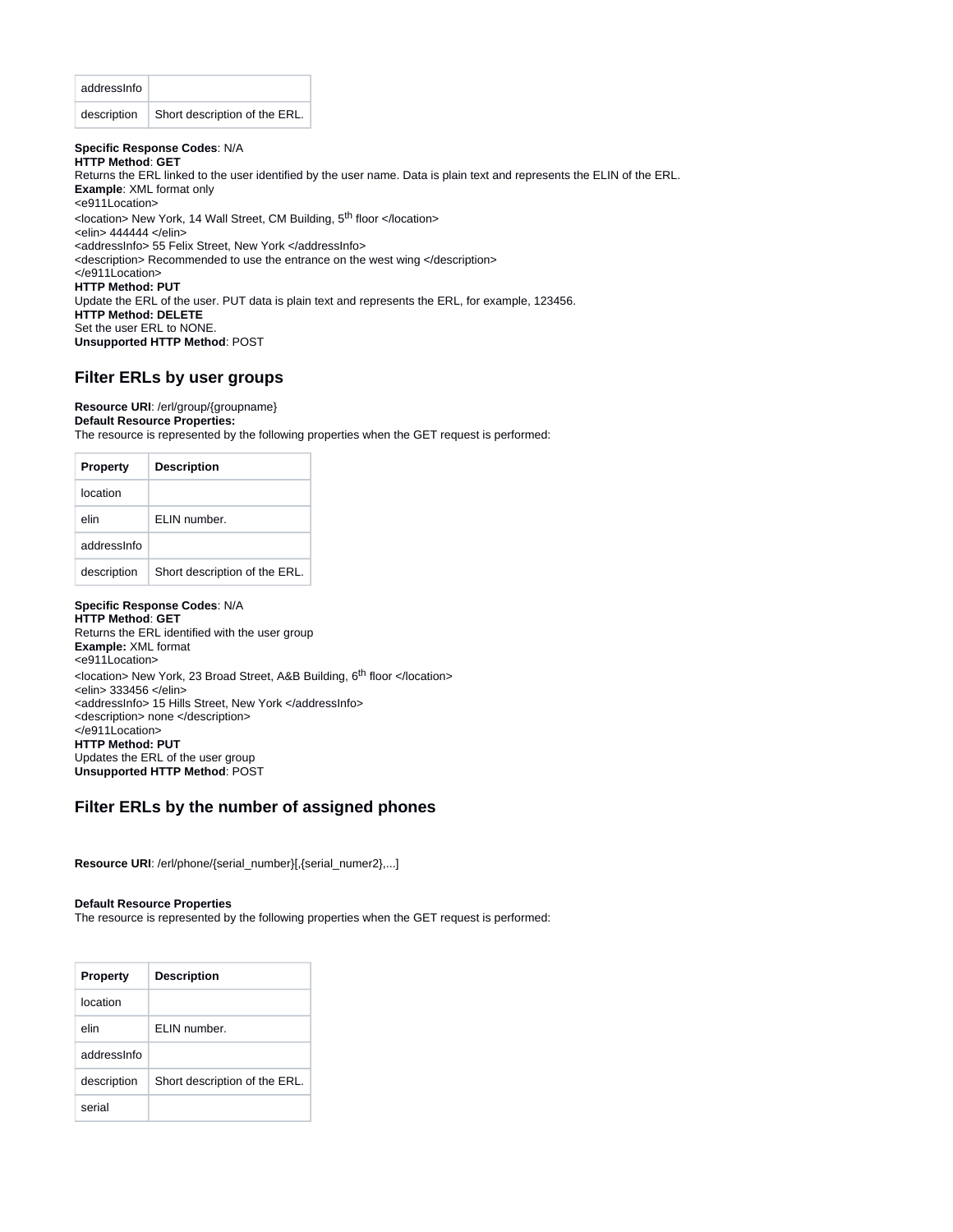**Specific Response Codes**: N/A **HTTP Method**: **GET** Retrieves a list with the locations for the phone/s. **Example:** XML format <e911Locations> <e911Location> <location>location1</location> <elin>11111111</elin> <addressInfo>address info</addressInfo> <description/> <serial>0004f280aaaa</serial> </e911Location> <e911Location> <location>location2</location> <elin>22222222</elin> <addressInfo/> <description>description</description> <serial>0004f280bbbb</serial> </e911Location> </e911Locations> **Unsupported HTTP Method**: PUT, POST, DELETE

## <span id="page-3-0"></span>**Update ERLs for one or multiple phones**

**Resource URI**: /erl/phones **Default Resource Properties:** N/A **Specific Response Codes**: N/A **HTTP Method**: **PUT** update locations for one or multiple phones. **Examples**: XML format <phones> <phone> <elin>LOCATION1\_ELIN</elin> <serial>0004f280aaaa</serial> </phone> <phone> <elin>LOCATION2\_ELIN</elin> <serial>0004f280bbbb</serial> </phone> </phones> Specifying an empty ELIN will set the location to NONE <phones> <phone> <elin>LOCATION1\_ELIN</elin> <serial>0004f280yyyy</serial> </phone> <phone> <elin></elin> <serial>0004f280yyyy</serial> </phone> </phones>

**Return Values**: List with the updated locations. Specifying a wrong ELIN or serial will return a 400 error. The system updates the correct phones with correct data, and provide an error message with the phones that could not be updated. **Unsupported HTTP Method**: GET, POST, DELETE

## <span id="page-3-1"></span>**Update ERLs for one or multiple phone groups**

**Resource URI**: /erl/phonegroup/{groupName} **Default Resource Properties** The resource is represented by the following properties when the GET request is performed:

| <b>Property</b> | <b>Description</b>                    |
|-----------------|---------------------------------------|
| location        | Physical location of the phone group. |
| elin            | FI IN number.                         |
| addressinfo     | Address information.                  |
| description     | Short description.                    |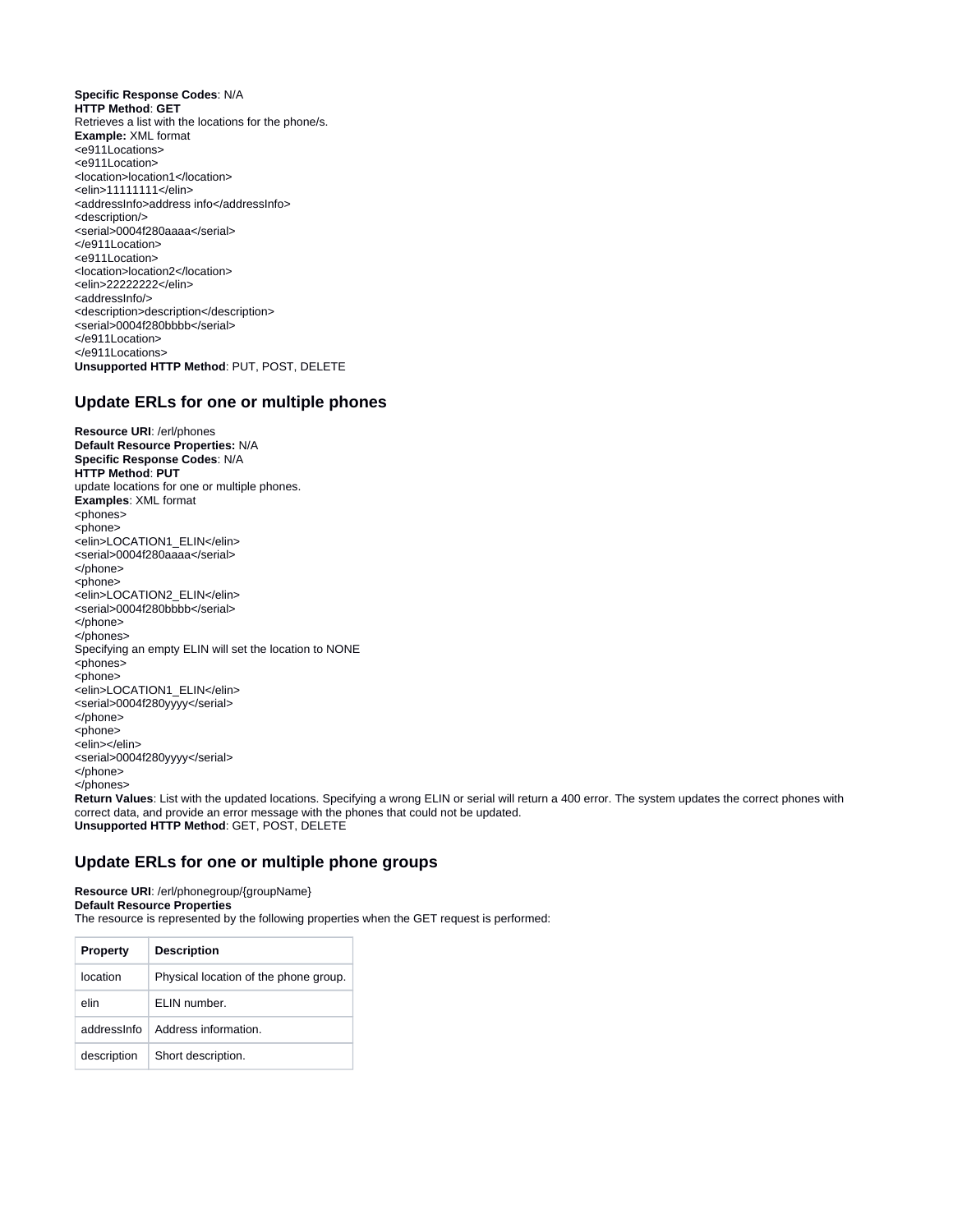#### **Specific Response Codes**: **HTTP Method**: **GET** Retrieves locations for phone groups **Example**: XML format <e911Location> <location>Mike's Office</location> <elin>11111</elin> <addressInfo>Str Dr Iacob Felix 55, Bucuresti Sector1</addressInfo> <description /> </e911Location> **HTTP Method: PUT** Updates locations for phone gropus **HTTP Method: DELETE** Deletes location for phone groups. **Unsupported HTTP Method**: POST

# <span id="page-4-0"></span>**Registrations**

# <span id="page-4-1"></span>**Filter registrations by IP**

## **Resource URI**: /reg/ip/{ip} **Default Resource Properties** The resource is represented by the following properties when the GET request is performed:

| Property       | <b>Description</b>                            |
|----------------|-----------------------------------------------|
| id             | Unique identification number of the           |
| timestamp      |                                               |
| localAddress   |                                               |
| identity       |                                               |
| uri            |                                               |
| callID         |                                               |
| contact        |                                               |
| binding        |                                               |
| qvalue         |                                               |
| instanceID     | Unique identification number of the instance. |
| gruu           |                                               |
| shardID        |                                               |
| path           |                                               |
| cseg           |                                               |
| expirationTime |                                               |
| instrument     |                                               |
| expired        | Displays True or False.                       |

**Specific Response Codes**: N/A **HTTP Method**: **GET** Returns registrations for the given IP **Example**: JSON format only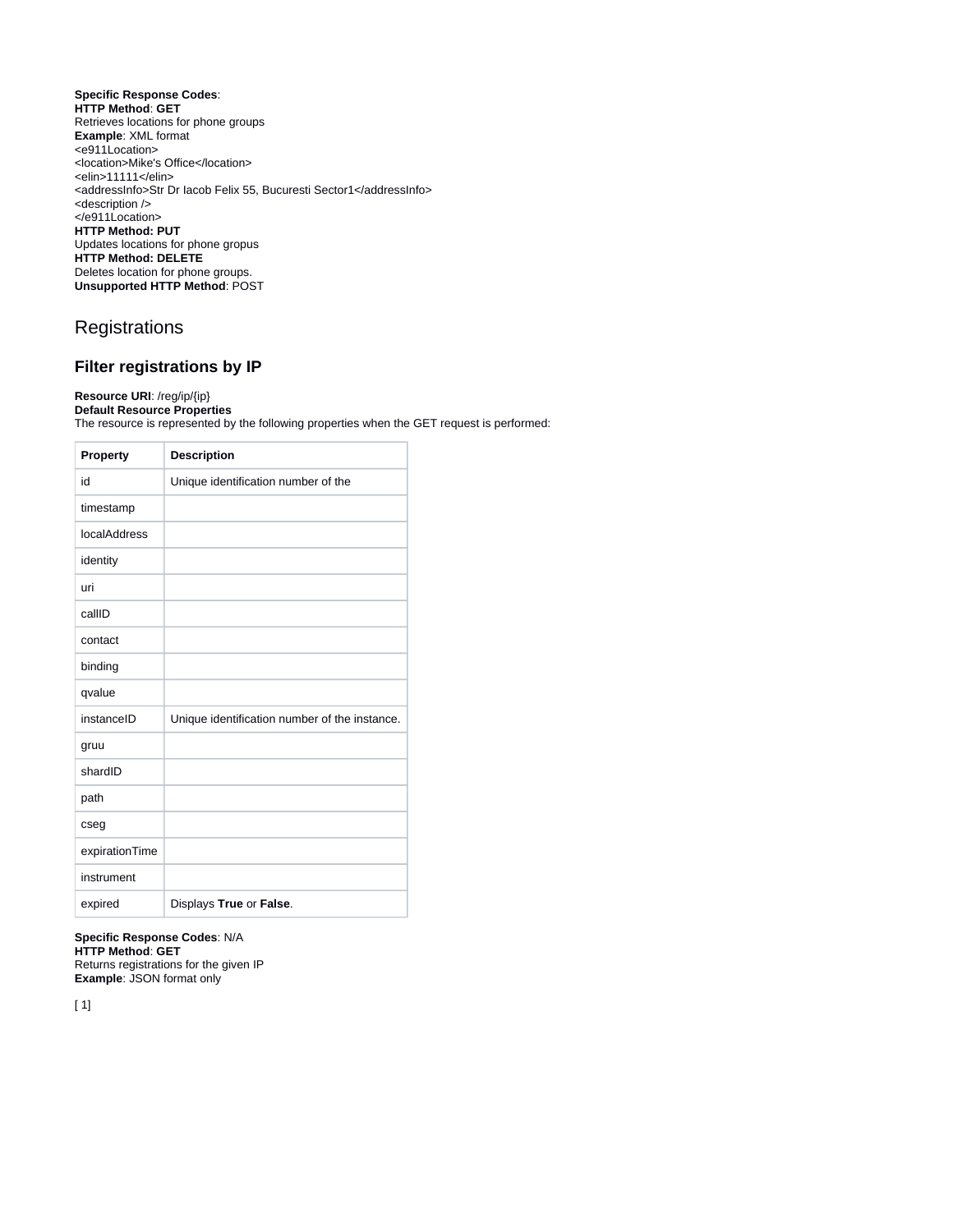0: { \_id: { \$oid: "53ece9c9c9dbca3ae42b0c9c" } timestamp: 1408035273 localAddress: "192.168.2.93/RegDB::\_bindingsNameSpace" identity: "201@[ezuce.ro"](http://ezuce.ro) uri: "sip:201@[ezuce.ro"](http://ezuce.ro) callId: "ce9f17b8-f65e3fef-8725ec82@192.168.2.55" contact: "<sip:201@192.168.2.55;x-sipX-nonat>" binding: "sip:201@192.168.2.55"

qvalue: "" instanceId: "" gruu: "" shardId: 3 path: "" cseq: 46 expirationTime: 1408037748 instrument: "0004f2acf001" expired: false }

- **Unsupported HTTP Method**: PUT, POST, DELETE

# <span id="page-5-0"></span>**Filter registrations for lines**

**Resource URI**: /reg/line/{line}

**Default Resource Properties:** The resource is represented by the following properties when the GET request is performed:

| Property       | <b>Description</b>                            |
|----------------|-----------------------------------------------|
| id             | Unique identification number of the           |
| timestamp      |                                               |
| localAddress   |                                               |
| identity       |                                               |
| uri            |                                               |
| callID         |                                               |
| contact        |                                               |
| binding        |                                               |
| qvalue         |                                               |
| instanceID     | Unique identification number of the instance. |
| gruu           |                                               |
| shardID        |                                               |
| path           |                                               |
| cseg           |                                               |
| expirationTime |                                               |
| instrument     |                                               |
| expired        | DeterminesDisplays True or False.             |

# **HTTP Method**: **GET**

Returns registrations for the given Line / Extension **Example**: JSON format only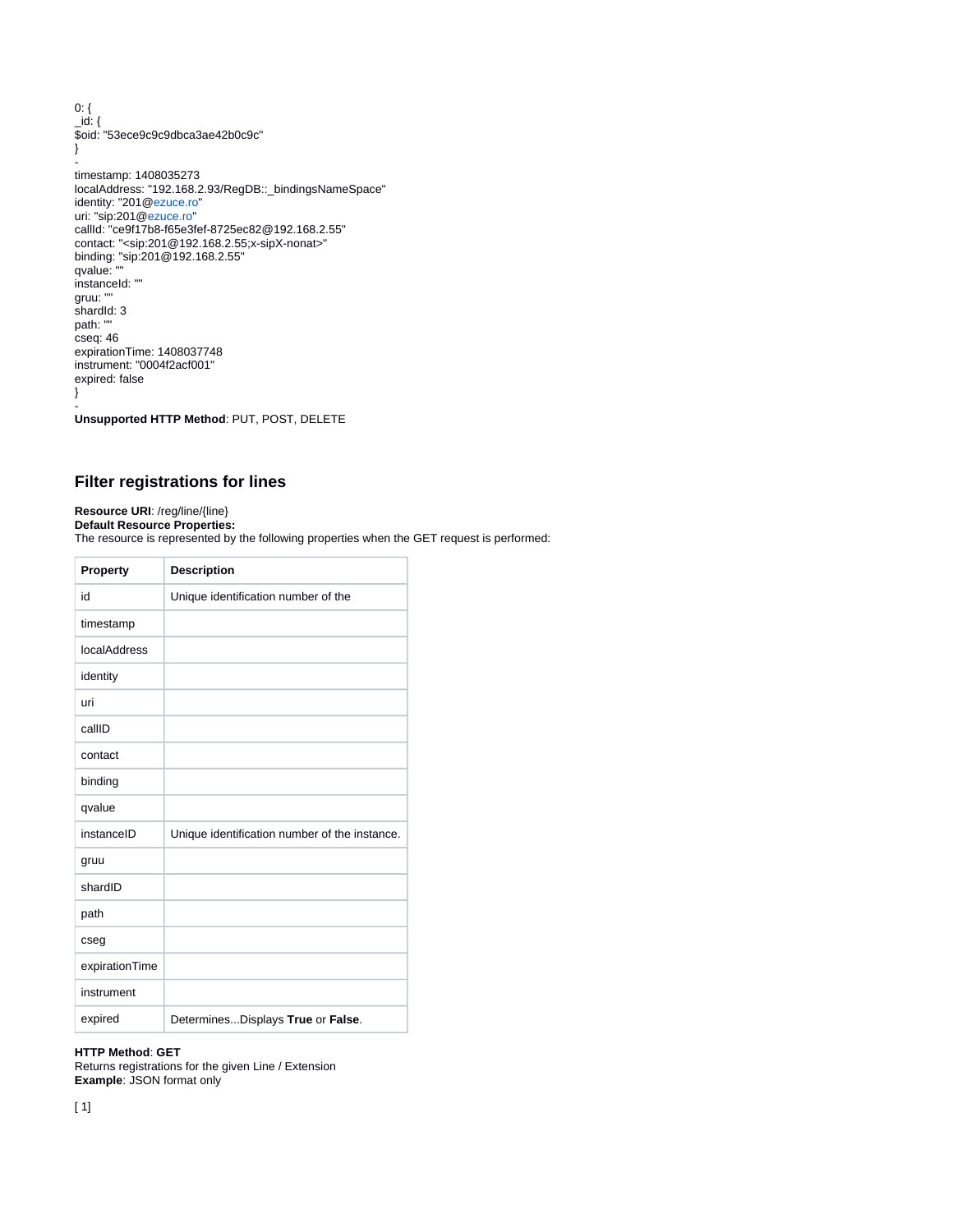0: { \_id: { \$oid: "53e9fae1981c85c27cb59838" } instrument: "" instanceId: "" callId: "vU6HMrOMktGUJriyZRJuY.RpLxAEiAZ6" binding: "sip:206@192.168.2.101:49102" uri: "sip:206@[ezuce.ro"](http://ezuce.ro) localAddress: "" shardId: 2 gruu: "" contact: "<sip:206@192.168.2.101:49102;ob;x-sipX-nonat>" cseq: 19033 qvalue: "" timestamp: 1407843041 path: "" expirationTime: 1407843915 expired: false identity: "206@[ezuce.ro"](http://ezuce.ro) }

**Unsupported HTTP Method**: PUT, POST, DELETE

# <span id="page-6-0"></span>**Filter registrations by mac**

# **Resource URI**: /reg/mac/{mac}

**Default Resource Properties:** The resource is represented by the following properties when the GET request is performed:

| <b>Property</b> | <b>Description</b>                            |
|-----------------|-----------------------------------------------|
| id              | Unique identification number of the           |
| timestamp       |                                               |
| localAddress    |                                               |
| identity        |                                               |
| uri             |                                               |
| callID          |                                               |
| contact         |                                               |
| binding         |                                               |
| qvalue          |                                               |
| instanceID      | Unique identification number of the instance. |
| gruu            |                                               |
| shardID         |                                               |
| path            |                                               |
| cseg            |                                               |
| expirationTime  |                                               |
| instrument      |                                               |
| expired         | DeterminesDisplays True or False.             |

## **Specific Response Codes**: N/A

**HTTP Method**: **GET**

Returns registrations for the given Line / Extension **Example**: JSON format only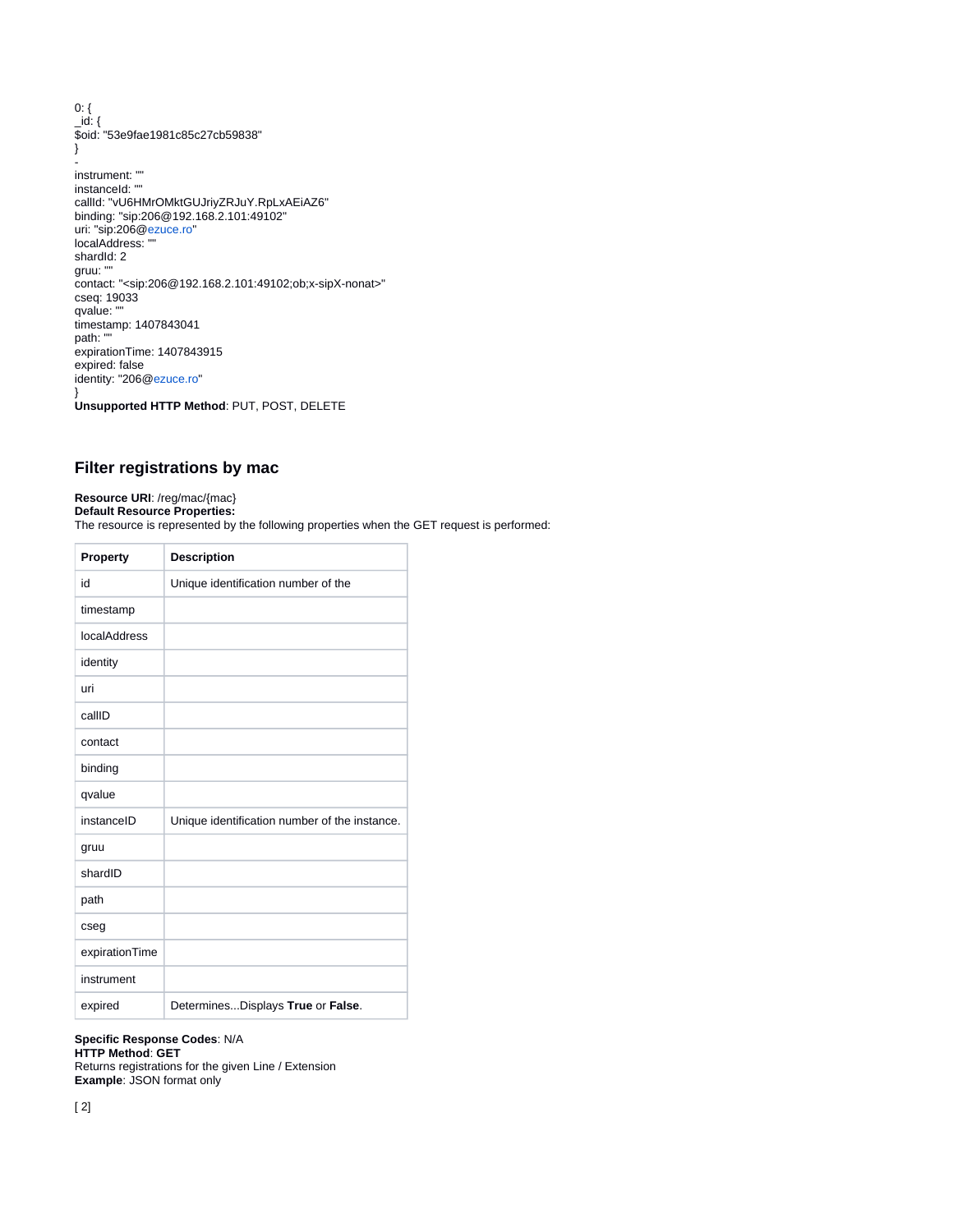0: { \_id: { \$oid: "53ece9c9c9dbca3ae42b0c9c" }

timestamp: 1408035273 localAddress: "192.168.2.93/RegDB::\_bindingsNameSpace" identity: "201@[ezuce.ro"](http://ezuce.ro) uri: "sip:201@[ezuce.ro"](http://ezuce.ro) callId: "ce9f17b8-f65e3fef-8725ec82@192.168.2.55" contact: "<sip:201@192.168.2.55;x-sipX-nonat>" binding: "sip:201@192.168.2.55" qvalue: "" instanceId: "" gruu: " shardId: 3 path: "" cseq: 46 expirationTime: 1408037748 instrument: "0004f2acf001" expired: false }

**Unsupported HTTP Method**: PUT, POST, DELETE

# <span id="page-7-0"></span>Phones

-

## <span id="page-7-1"></span>**View phones list**

**Resource URI**: /phones

**Default Resource Properties:** The resource is represented by the following properties when the GET request is performed:

|        | <b>Property Description</b> |
|--------|-----------------------------|
| serial | Serial number of the phone. |
| elin   | ELIN number.                |

## **Specific Response Codes**: N/A **HTTP Method**: **GET** Retrieves list of phones

**Example**: XML format <phones> <phone> <serial>0004f280cdbd</serial> <elin>33333</elin> </phone> <phone> <serial>123456789129</serial> <elin>33333</elin> </phone> <phone> <serial>0004f2acf001</serial> <elin>123111</elin> </phone> </phones> **Unsupported HTTP Method**: PUT, POST, DELETE

## <span id="page-7-2"></span>**View list of phones that have changed since dd/mm/yy**

#### **Resource URI**: phones/{date} **Default Resource Properties:**

The resource is represented by the following properties when the GET request is performed:

|        | <b>Property Description</b> |
|--------|-----------------------------|
| serial | Serial number of the phone. |
| elin   | ELIN number.                |